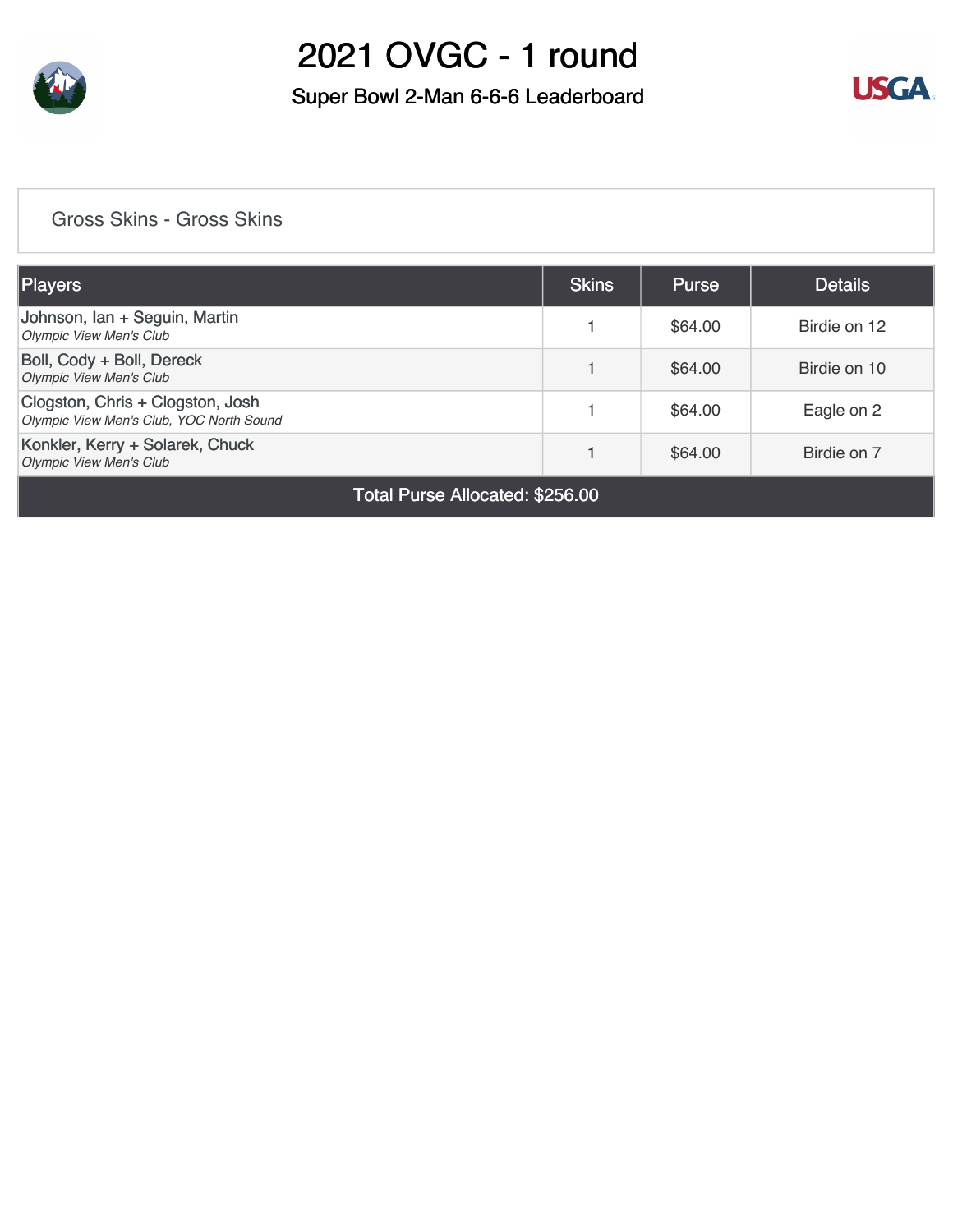

Super Bowl 2-Man 6-6-6 Leaderboard



#### [Deuce Pot - Deuce Pot](https://cdn2.golfgenius.com/v2tournaments/7137658014894394029?called_from=&round_index=1)

| Pos.           | Players                                                                                                 | Instances | <b>Purse</b> |  |  |  |  |  |
|----------------|---------------------------------------------------------------------------------------------------------|-----------|--------------|--|--|--|--|--|
| T1             | Anderson, Paul + Boll, Doug<br><b>Olympic View Men's Club</b>                                           | 2         | \$60.00      |  |  |  |  |  |
| T <sub>1</sub> | Boll, Cody + Boll, Dereck<br><b>Olympic View Men's Club</b>                                             | 2         | \$60.00      |  |  |  |  |  |
| T <sub>3</sub> | Hendrickson, Roy + Tougas, Matthew<br><b>Olympic View Men's Club</b>                                    |           | \$30.00      |  |  |  |  |  |
| T <sub>3</sub> | Kephart, Andrew + Dale, Brandon<br><b>Olympic View Men's Club</b>                                       |           | \$30.00      |  |  |  |  |  |
| T <sub>3</sub> | Soterakopoulos, Chris + Orick, Travis<br>Olympic View Men's Club, Jackson Park Golf Course - Men's Club |           | \$30.00      |  |  |  |  |  |
| T <sub>3</sub> | Johnson, Mark + Keim, Daniel<br>Jorgensen Golf, Port Gardner Senior Mens Club                           |           | \$30.00      |  |  |  |  |  |
| T <sub>3</sub> | Lee, John + McMurtry, Kyle<br><b>Olympic View Men's Club</b>                                            |           | \$30.00      |  |  |  |  |  |
| T <sub>3</sub> | Batali, Ken + Laue, Steve<br><b>Olympic View Men's Club</b>                                             |           | \$30.00      |  |  |  |  |  |
|                | Total Purse Allocated: \$300.00                                                                         |           |              |  |  |  |  |  |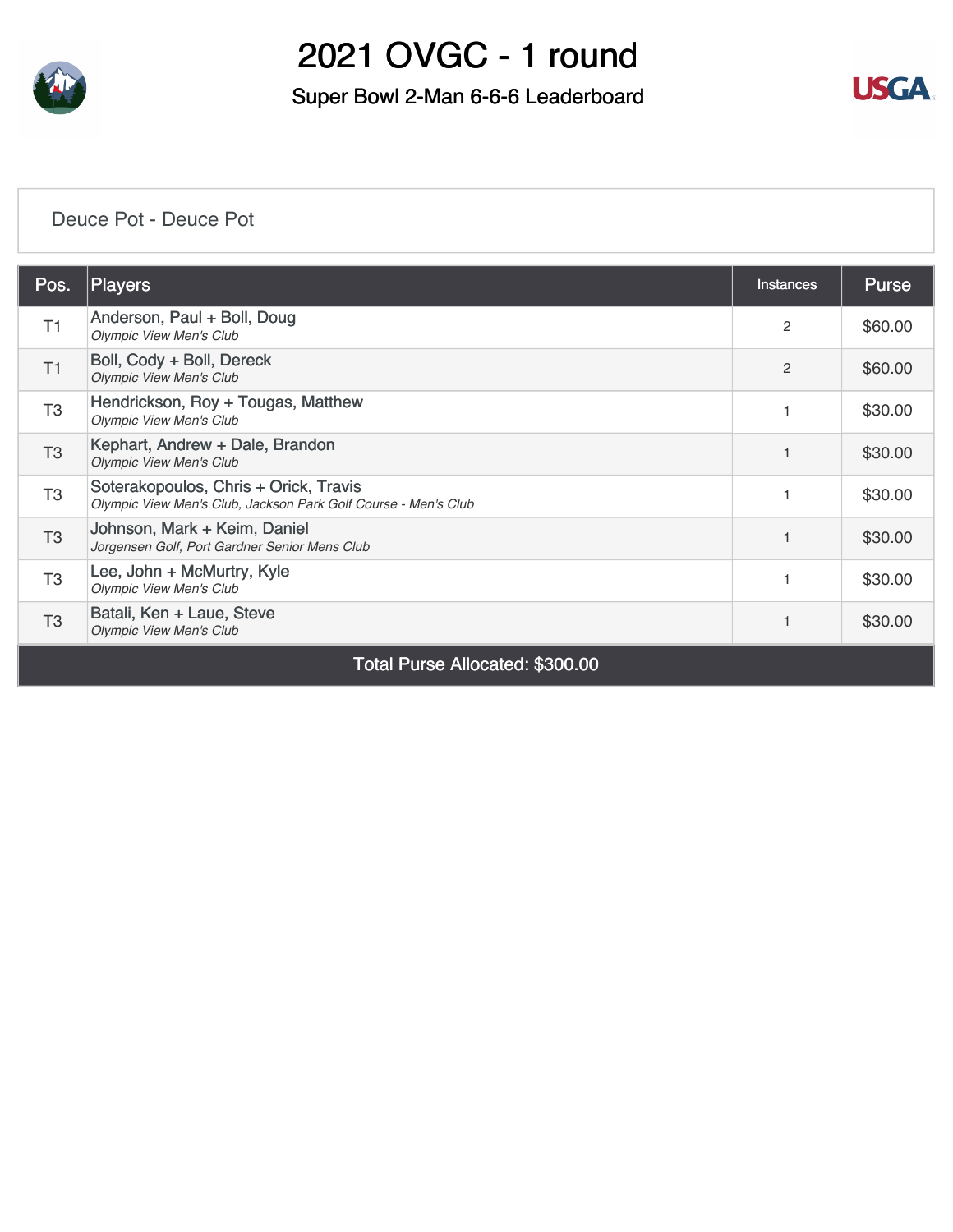

Super Bowl 2-Man 6-6-6 Leaderboard



#### [KP's](https://cdn2.golfgenius.com/v2tournaments/7042057051186400212?called_from=&round_index=1)

| Pos.                            | Player                                             | <b>Purse</b> | <b>Details</b>                     |  |  |  |  |
|---------------------------------|----------------------------------------------------|--------------|------------------------------------|--|--|--|--|
| None                            | Vilchez, Carlos<br>Olympic View Men's Club         | \$36.00      | #14 (0-11) 5'4" Venmo              |  |  |  |  |
| None                            | McGuire, James<br><b>Olympic View Men's Club</b>   | \$36.00      | #14 (11+) 12'3" Venmo              |  |  |  |  |
| None                            | Anderson, Paul                                     | \$36.00      | #17 (0-11) 20' Cash                |  |  |  |  |
| None                            | Hendrickson, Roy<br><b>Olympic View Men's Club</b> | \$36.00      | #17 (11+) 28'2" Venmo              |  |  |  |  |
| None                            | Boll, Doug<br>Olympic View Men's Club              | \$36.00      | #3 (0-11) 2'10" Cash               |  |  |  |  |
| None                            | Walker, Scott<br><b>Olympic View Men's Club</b>    | \$36.00      | #3 (11.0+) 4'2" Cash               |  |  |  |  |
| None                            | Johnson, Mark<br>Jorgensen Golf                    | \$36.00      | #8 (0-11) 4'3" Cash                |  |  |  |  |
| None                            | Shurts, Pete<br><b>Olympic View Men's Club</b>     | \$36.00      | #8 (11+) 14' Cash                  |  |  |  |  |
| None                            | Seguin, Martin<br><b>Olympic View Men's Club</b>   | \$0.00       | #1 Second Shot 2'4" Odyssey Putter |  |  |  |  |
| Total Purse Allocated: \$288.00 |                                                    |              |                                    |  |  |  |  |

#### [Team Net Skins](https://cdn2.golfgenius.com/v2tournaments/7144033937164077801?called_from=&round_index=1)

| Pos.                            | Player                                               | Purse   | <b>Details</b>                     |  |  |  |  |  |
|---------------------------------|------------------------------------------------------|---------|------------------------------------|--|--|--|--|--|
| None                            | Kephart, Andrew<br><b>Olympic View Men's Club</b>    | \$45.00 | Team - Birdie #18 (ditto)          |  |  |  |  |  |
| None                            | Dale, Brandon<br><b>Olympic View Men's Club</b>      | \$45.00 | Team - Birdie #18 (you kidding me) |  |  |  |  |  |
| None                            | Crabbe, Chris                                        | \$45.00 | Team - Eagle #4                    |  |  |  |  |  |
| None                            | Richardson, Donnie<br><b>Olympic View Men's Club</b> | \$45.00 | Team - Eagle #4                    |  |  |  |  |  |
| None                            | Cisneros, Alberto<br><b>Olympic View Men's Club</b>  | \$45.00 | Team - Eagle #9                    |  |  |  |  |  |
| None                            | Robbins, William<br><b>Olympic View Men's Club</b>   | \$45.00 | Team - Eagle #9                    |  |  |  |  |  |
| Total Purse Allocated: \$270.00 |                                                      |         |                                    |  |  |  |  |  |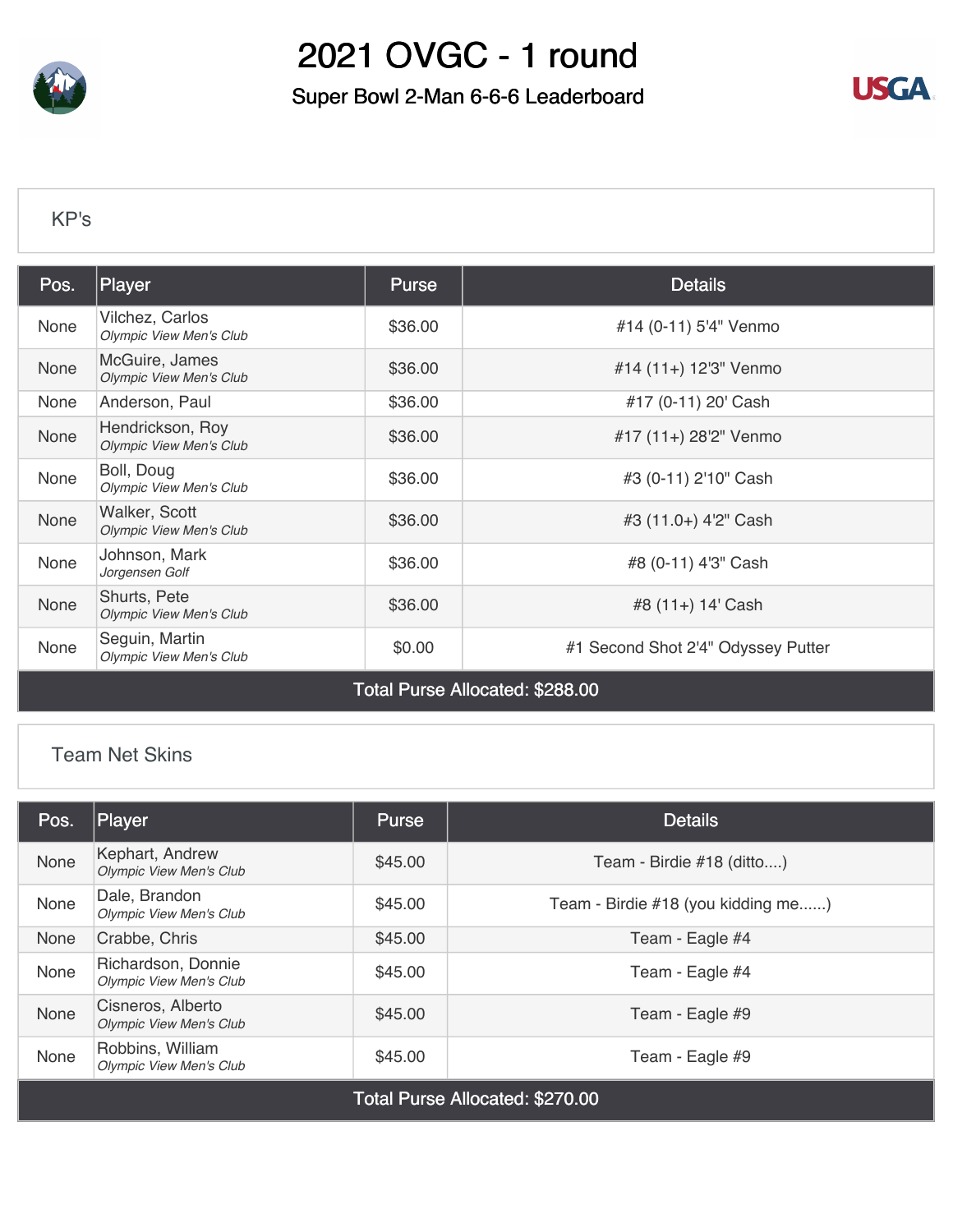

### Super Bowl 2-Man 6-6-6 Leaderboard



#### [Team Gross](https://cdn2.golfgenius.com/v2tournaments/7143902426976750306?called_from=&round_index=1)

T1 Scramble T2 Alt-Shot T3 Best Ball

| <b>Flight 1</b> |                                                                                         |                 |           |    |                |              |              |                |
|-----------------|-----------------------------------------------------------------------------------------|-----------------|-----------|----|----------------|--------------|--------------|----------------|
| Pos.            | Team                                                                                    | Total<br>To Par | <b>T1</b> | T2 | <b>T3</b>      | <b>Total</b> | <b>Purse</b> | <b>Details</b> |
| $\mathbf{1}$    | Clogston + Clogston<br>Olympic View Men's Club, YOC North Sound                         | $-7$            | 19        | 25 | 21             | 65           | \$100.00     | Team           |
| T <sub>2</sub>  | Kephart + Dale<br><b>Olympic View Men's Club</b>                                        | $-5$            | 22        | 23 | 22             | 67           | \$0.00       |                |
| T <sub>2</sub>  | Niemela + Wimer<br><b>Olympic View Men's Club</b>                                       | $-5$            | 20        | 25 | 22             | 67           | \$0.00       |                |
| $\overline{4}$  | Linson + Luu<br>McCormick Woods, Olympic View Men's Club                                | $-4$            | 23        | 21 | 24             | 68           | \$0.00       |                |
| T <sub>5</sub>  | Boll + Boll<br><b>Olympic View Men's Club</b>                                           | -3              | 22        | 25 | 22             | 69           | \$0.00       |                |
| T <sub>5</sub>  | Hendrickson + Hendrickson<br><b>Olympic View Men's Club</b>                             | -3              | 22        | 25 | 22             | 69           | \$0.00       |                |
| $\overline{7}$  | Johnson + Keim<br>Jorgensen Golf, Port Gardner Senior Mens Club                         | $-2$            | 24        | 25 | 21             | 70           | \$0.00       |                |
| T <sub>8</sub>  | Anderson + Boll<br><b>Olympic View Men's Club</b>                                       | $-1$            | 22        | 26 | 23             | 71           | \$0.00       |                |
| T <sub>8</sub>  | Johnson + Seguin<br><b>Olympic View Men's Club</b>                                      | $-1$            | 23        | 25 | 23             | 71           | \$0.00       |                |
| 10              | Kaje + Longstreth<br><b>Olympic View Men's Club</b>                                     | $+1$            | 23        | 27 | 23             | 73           | \$0.00       |                |
| 11              | Held + Houvener<br><b>Olympic View Men's Club</b>                                       | $+2$            | 23        | 27 | 24             | 74           | \$0.00       |                |
| Flight 2        |                                                                                         |                 |           |    |                |              |              |                |
| Pos.            | Team                                                                                    | Total<br>To Par | T1        | T2 | T <sub>3</sub> | Total        | <b>Purse</b> | <b>Details</b> |
| 1               | Shuetze + Vilchez + Schuetze<br>Olympic View Men's Club, Port Gardner Senior Men's Club | -4              | 22        | 25 | 21             | 68           | \$100.00     | Team           |
| $\overline{c}$  | Thamsen + Abernathy<br><b>Olympic View Men's Club</b>                                   | -3              | 21        | 25 | 23             | 69           | \$0.00       |                |
| T <sub>3</sub>  | Lee + McMurtry<br>Olympic View Men's Club                                               | $-1$            | 22        | 24 | 25             | 71           | \$0.00       |                |
| T <sub>3</sub>  | Leonard + Leonard<br>Harbour Pointe Golf Club, Olympic View Men's Club                  | $-1$            | 22        | 28 | 21             | 71           | \$0.00       |                |
| 5               | Fritz + Grote<br><b>Olympic View Men's Club</b>                                         | $+2$            | 22        | 26 | 26             | 74           | \$0.00       |                |
| T <sub>6</sub>  | Batali + Laue<br><b>Olympic View Men's Club</b>                                         | $+3$            | 22        | 29 | 24             | 75           | \$0.00       |                |
| T <sub>6</sub>  | Jeffery + Tjaden<br><b>Olympic View Men's Club</b>                                      | $+3$            | 23        | 28 | 24             | 75           | \$0.00       |                |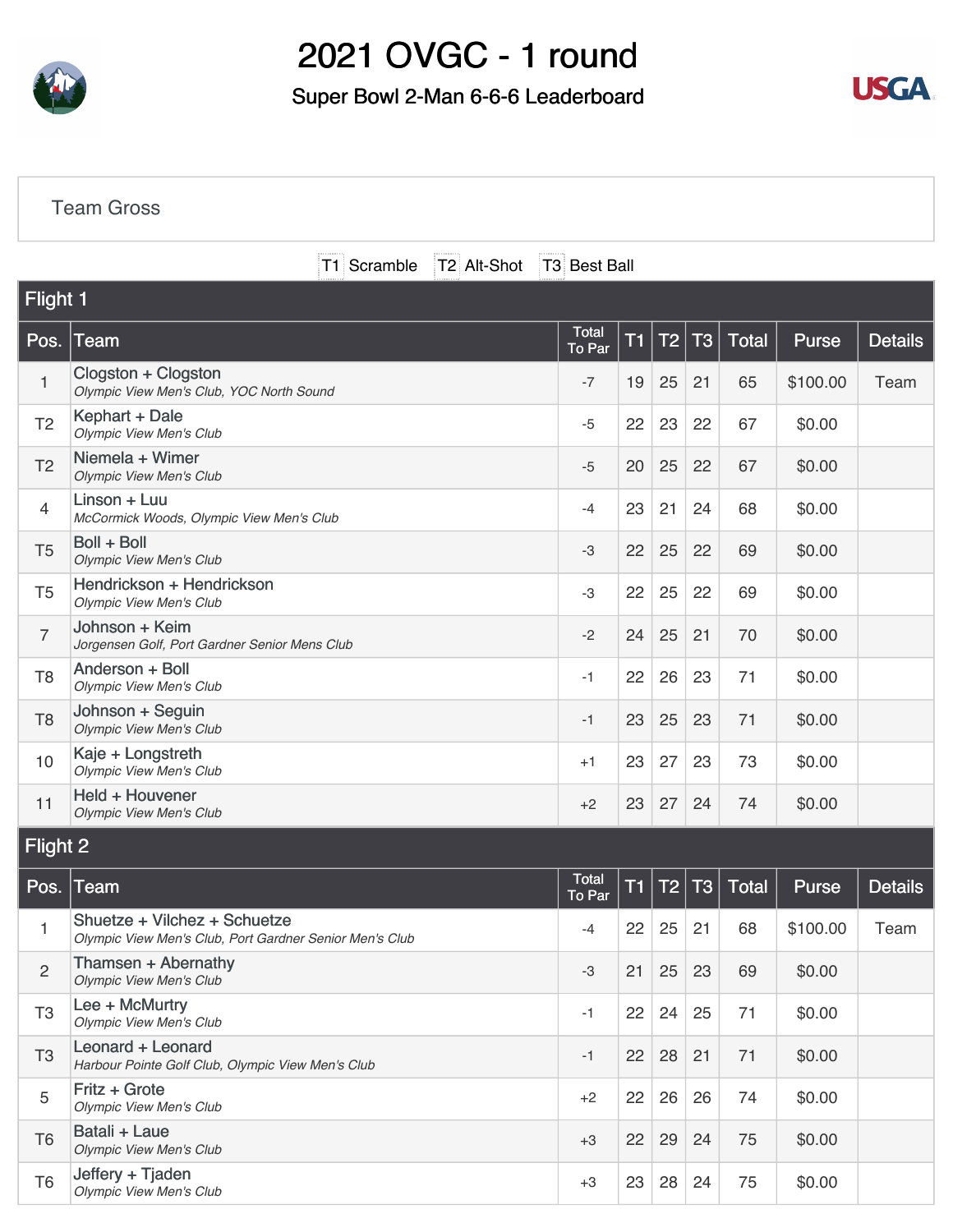

### Super Bowl 2-Man 6-6-6 Leaderboard



| T <sub>6</sub> | <b>Richardson + Crabbe</b><br><b>Olympic View Men's Club</b>                             | $+3$            | 22 | 28             | 25        | 75    | \$0.00   |                |  |
|----------------|------------------------------------------------------------------------------------------|-----------------|----|----------------|-----------|-------|----------|----------------|--|
| T <sub>6</sub> | Younggren + Skov<br><b>Olympic View Men's Club</b>                                       | $+3$            | 21 | 29             | 25        | 75    | \$0.00   |                |  |
| 10             | Hendrickson + Tougas<br><b>Olympic View Men's Club</b>                                   | $+4$            | 22 | 29             | 25        | 76    | \$0.00   |                |  |
| 11             | Shurts + Walker<br><b>Olympic View Men's Club</b>                                        | $+8$            | 19 | 35             | 26        | 80    | \$0.00   |                |  |
| Flight 3       |                                                                                          |                 |    |                |           |       |          |                |  |
| Pos.           | <b>Team</b>                                                                              | Total<br>To Par | T1 | T <sub>2</sub> | <b>T3</b> | Total | Purse    | <b>Details</b> |  |
| $\mathbf{1}$   | Soterakopoulos + Orick<br>Olympic View Men's Club, Jackson Park Golf Course - Men's Club | $-1$            | 23 | 28             | 20        | 71    | \$100.00 | Team           |  |
| $\overline{2}$ | <b>Robbins + Cisneros</b><br><b>Olympic View Men's Club</b>                              | Ε               | 21 | 27             | 24        | 72    | \$0.00   |                |  |
| 3              | Spencer + McGuire<br><b>Olympic View Men's Club</b>                                      | $+2$            | 22 | 27             | 25        | 74    | \$0.00   |                |  |
| <b>T4</b>      | Konkler + Solarek<br><b>Olympic View Men's Club</b>                                      | $+3$            | 26 | 26             | 23        | 75    | \$0.00   |                |  |
| T <sub>4</sub> | Littrell + Simmons<br><b>Olympic View Men's Club</b>                                     | $+3$            | 23 | 29             | 23        | 75    | \$0.00   |                |  |
| <b>T4</b>      | Russell + Berg<br><b>Olympic View Men's Club</b>                                         | $+3$            | 22 | 29             | 24        | 75    | \$0.00   |                |  |
| T7             | Valencia + Mindt<br><b>Olympic View Men's Club</b>                                       | $+4$            | 25 | 30             | 21        | 76    | \$0.00   |                |  |
| T7             | Wilson + Yamasaki<br><b>Olympic View Men's Club</b>                                      | $+4$            | 22 | 29             | 25        | 76    | \$0.00   |                |  |
| T <sub>9</sub> | Guest + Guest<br><b>Olympic View Men's Club</b>                                          | $+5$            | 25 | 28             | 24        | 77    | \$0.00   |                |  |
| T <sub>9</sub> | Hayes + Dekam<br><b>Olympic View Men's Club</b>                                          | $+5$            | 24 | 28             | 25        | 77    | \$0.00   |                |  |
|                | Total Purse in Individual Tournaments: \$300.00                                          |                 |    |                |           |       |          |                |  |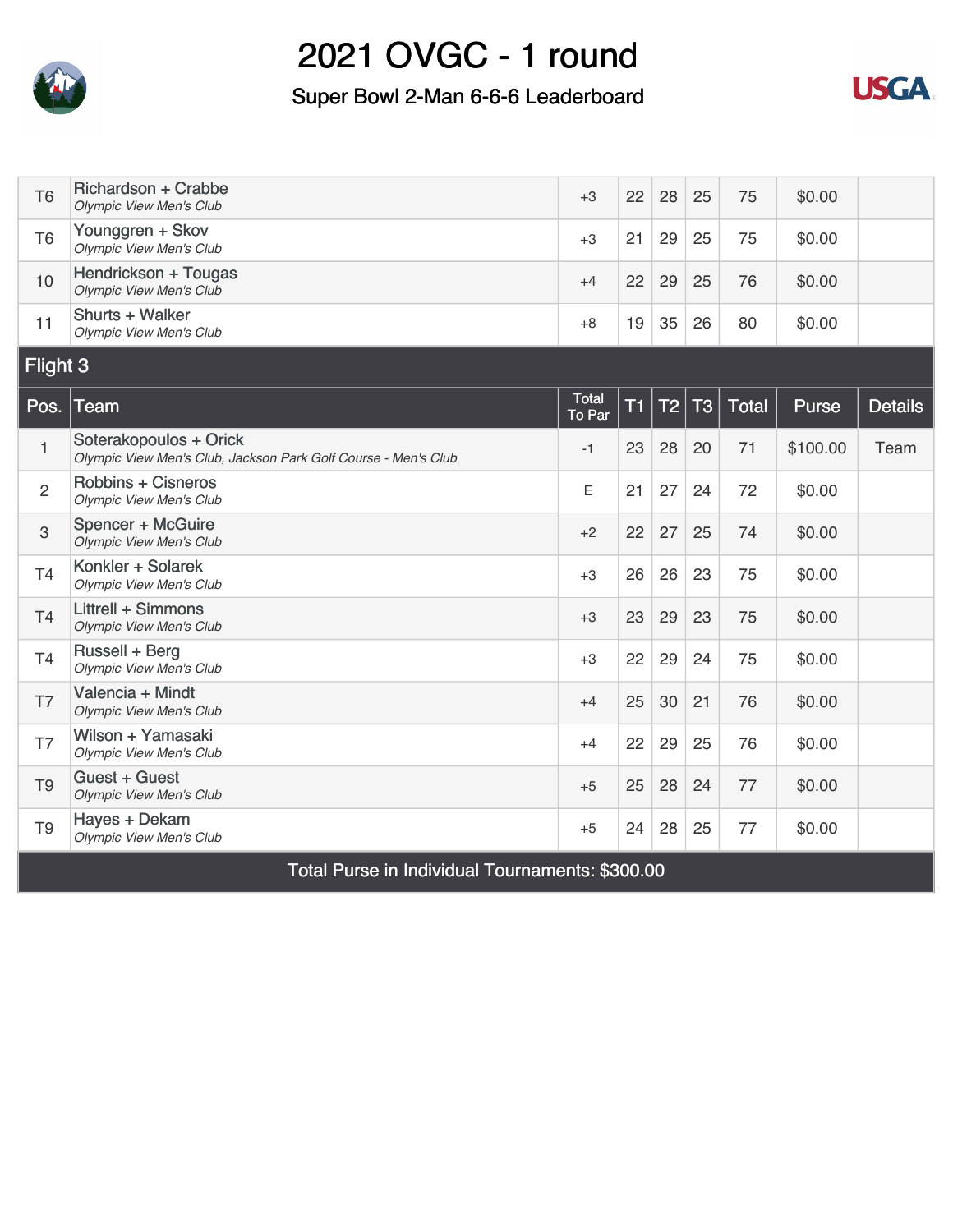

### Super Bowl 2-Man 6-6-6 Leaderboard



#### [Team Net](https://cdn2.golfgenius.com/v2tournaments/7143903411899992806?called_from=&round_index=1)

|                | T1 Scramble<br>T2 Alt-Shot                                                              | T3 Best Ball           |           |                 |                |              |              |                |
|----------------|-----------------------------------------------------------------------------------------|------------------------|-----------|-----------------|----------------|--------------|--------------|----------------|
| Flight 1       |                                                                                         |                        |           |                 |                |              |              |                |
| Pos.           | Team                                                                                    | <b>Total</b><br>To Par | T1        | T <sub>2</sub>  | <b>T3</b>      | <b>Total</b> | <b>Purse</b> | <b>Details</b> |
| 1              | Clogston + Clogston<br>Olympic View Men's Club, YOC North Sound                         | $-7$                   | 19        | 25              | 21             | 65           | \$0.00       |                |
| T <sub>2</sub> | Kephart + Dale<br><b>Olympic View Men's Club</b>                                        | $-5$                   | 22        | 23              | 22             | 67           | \$80.00      | Team           |
| T <sub>2</sub> | Niemela + Wimer<br><b>Olympic View Men's Club</b>                                       | $-5$                   | 20        | 25              | 22             | 67           | \$80.00      | Team           |
| 4              | Linson + Luu<br>McCormick Woods, Olympic View Men's Club                                | $-4$                   | 23        | 21              | 24             | 68           | \$30.00      | Team           |
| T <sub>5</sub> | Boll + Boll<br><b>Olympic View Men's Club</b>                                           | -3                     | 22        | 25              | 22             | 69           | \$0.00       |                |
| T <sub>5</sub> | Hendrickson + Hendrickson<br><b>Olympic View Men's Club</b>                             | -3                     | 22        | 25              | 22             | 69           | \$0.00       |                |
| $\overline{7}$ | Johnson + Keim<br>Jorgensen Golf, Port Gardner Senior Mens Club                         | $-2$                   | 24        | 25              | 21             | 70           | \$0.00       |                |
| T <sub>8</sub> | Anderson + Boll<br><b>Olympic View Men's Club</b>                                       | -1                     | 22        | 26              | 23             | 71           | \$0.00       |                |
| T <sub>8</sub> | Johnson + Seguin<br><b>Olympic View Men's Club</b>                                      | -1                     | 23        | 25              | 23             | 71           | \$0.00       |                |
| 10             | Kaje + Longstreth<br><b>Olympic View Men's Club</b>                                     | $+1$                   | 23        | 27              | 23             | 73           | \$0.00       |                |
| 11             | Held + Houvener<br><b>Olympic View Men's Club</b>                                       | $+2$                   | 23        | 27              | 24             | 74           | \$0.00       |                |
| Flight 2       |                                                                                         |                        |           |                 |                |              |              |                |
| Pos.           | Team                                                                                    | <b>Total</b><br>To Par | <b>T1</b> | $\overline{12}$ | T <sub>3</sub> | <b>Total</b> | Purse        | <b>Details</b> |
| 1              | Shuetze + Vilchez + Schuetze<br>Olympic View Men's Club, Port Gardner Senior Men's Club | -4                     | 22        | 25              | 21             | 68           | \$0.00       |                |
| $\overline{c}$ | Thamsen + Abernathy<br><b>Olympic View Men's Club</b>                                   | -3                     | 21        | 25              | 23             | 69           | \$100.00     | Team           |
| T <sub>3</sub> | Lee + McMurtry<br><b>Olympic View Men's Club</b>                                        | $-1$                   | 22        | 24              | 25             | 71           | \$45.00      | Team           |
| T <sub>3</sub> | Leonard + Leonard<br>Harbour Pointe Golf Club, Olympic View Men's Club                  | $-1$                   | 22        | 28              | 21             | 71           | \$45.00      | Team           |
| 5              | Fritz + Grote<br><b>Olympic View Men's Club</b>                                         | $+2$                   | 22        | 26              | 26             | 74           | \$0.00       |                |
| T <sub>6</sub> | Batali + Laue<br><b>Olympic View Men's Club</b>                                         | $+3$                   | 22        | 29              | 24             | 75           | \$0.00       |                |